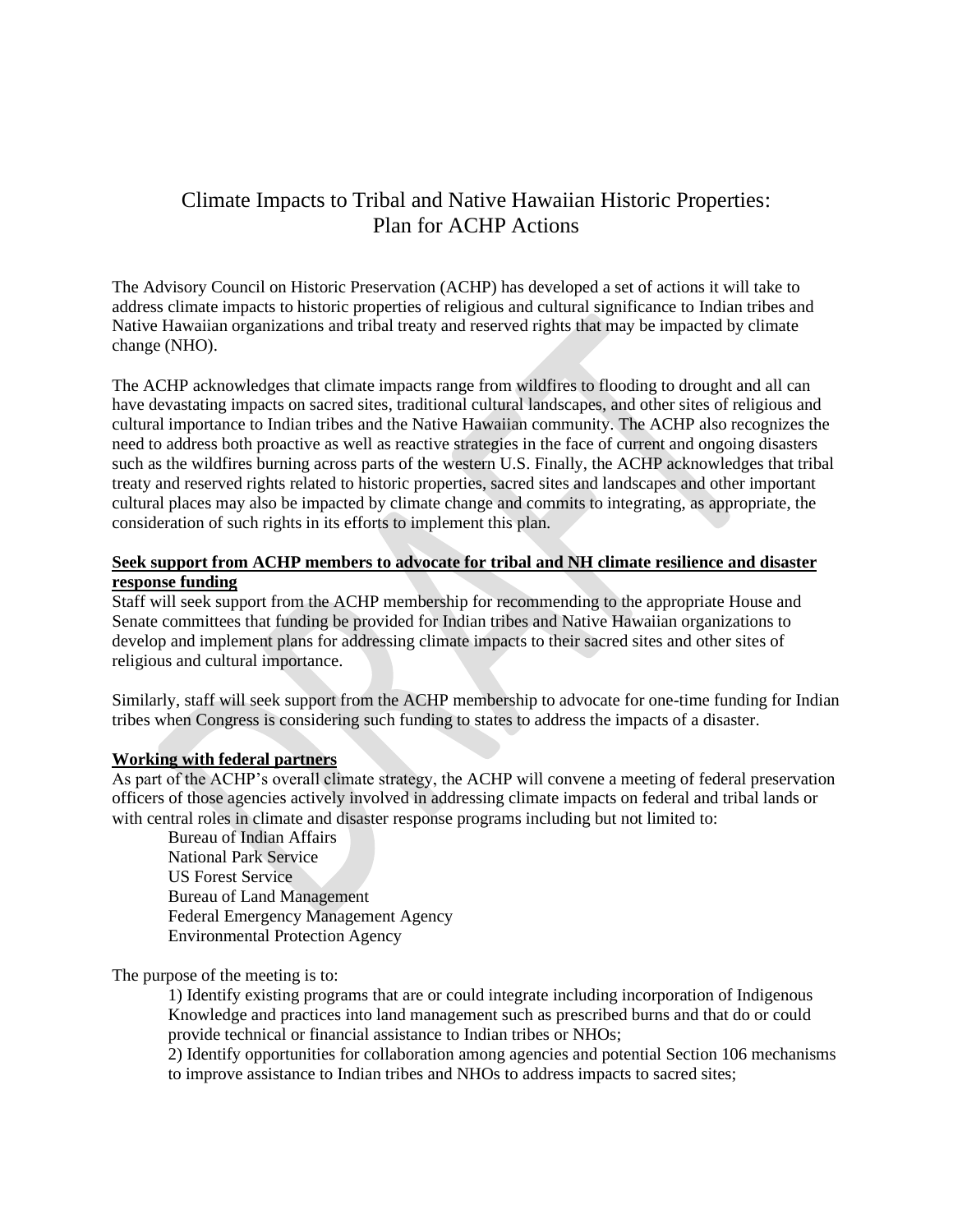3) Serve as a forum to explore agency management practices, conducted in part to meet each agency's Section 110 responsibilities under the National Historic Preservation Act that could serve to guide historic property stewardship in the face of impacts from a changing climate; and, 4) Identify available resources, or determine necessary actions to acquire resources or personnel, that can be dedicated to the identification of sacred sites, cultural landscapes, and other sites of religious and cultural significance to Indian tribes and Native Hawaiians so that these locations can be taken into account by federal agencies as they continue to address climate impacts.

The ACHP, as a member of the Unified Federal Review, will work with its partners to suggest, consistent with the UFR's Strategic Plan, additional efforts that could be made to integrate tribes into UFR deployment during active disasters.

The ACHP, as a member of the Heritage Emergency National Task Force, will recommend the establishment of a centralized point of contact that would be responsible for assisting Indian tribes with preparedness and response as well as assisting FEMA with tribal consultation for emergency planning, response and recovery.

### **Working with Tribal and Native Hawaiian partners**

The ACHP will host several virtual national meetings to solicit input from Indian tribes and NHOs on climate impacts on sacred sites, cultural landscapes and other historic properties of significance to them and ways the federal government might address them including incorporation of Indigenous Knowledge and practices. The ACHP will also propose listening sessions to solicit similar input at intertribal organization meetings such as the To Bridge a Gap annual conference and NATHPO meetings.

Future ONAA interns will be asked to research Native youth perspectives on climate change impacts on sacred sites and how such impacts should be addressed in order to ensure the health and survival of their cultures.

#### **Outcomes from working with partners**

The ACHP, with federal, tribal and Native Hawaiian partners, will draft an information paper that identifies ways that sacred sites, cultural landscapes and other historic properties have been and continue to be impacted by climate change.

The ACHP, working with these partners will develop a set of best practices for addressing climate impacts to sacred sites, cultural landscapes and other historic properties with the goal of protecting such properties and where that is not possible, minimizing impacts to them.

## **Climate Preparedness and Response in Section 106**

The ACHP will develop protocols for federal agencies and Indian tribes or Native Hawaiian organizations to use regarding how disaster mitigation measures and disaster response/recovery activities might be implemented.

In the context of Section 106 programmatic consultations, the ACHP will promote the incorporation of tribal or Native Hawaiian traditional land management practices, as appropriate, by federal land managers.

The ACHP will encourage federal agencies to review existing programmatic agreements to ensure they include tribal or Native Hawaiian consultation regarding climate preparedness and response provisions.

The ACHP will develop sample stipulations regarding tribal and Native Hawaiian involvement in climate action planning that may be included in programmatic agreements.